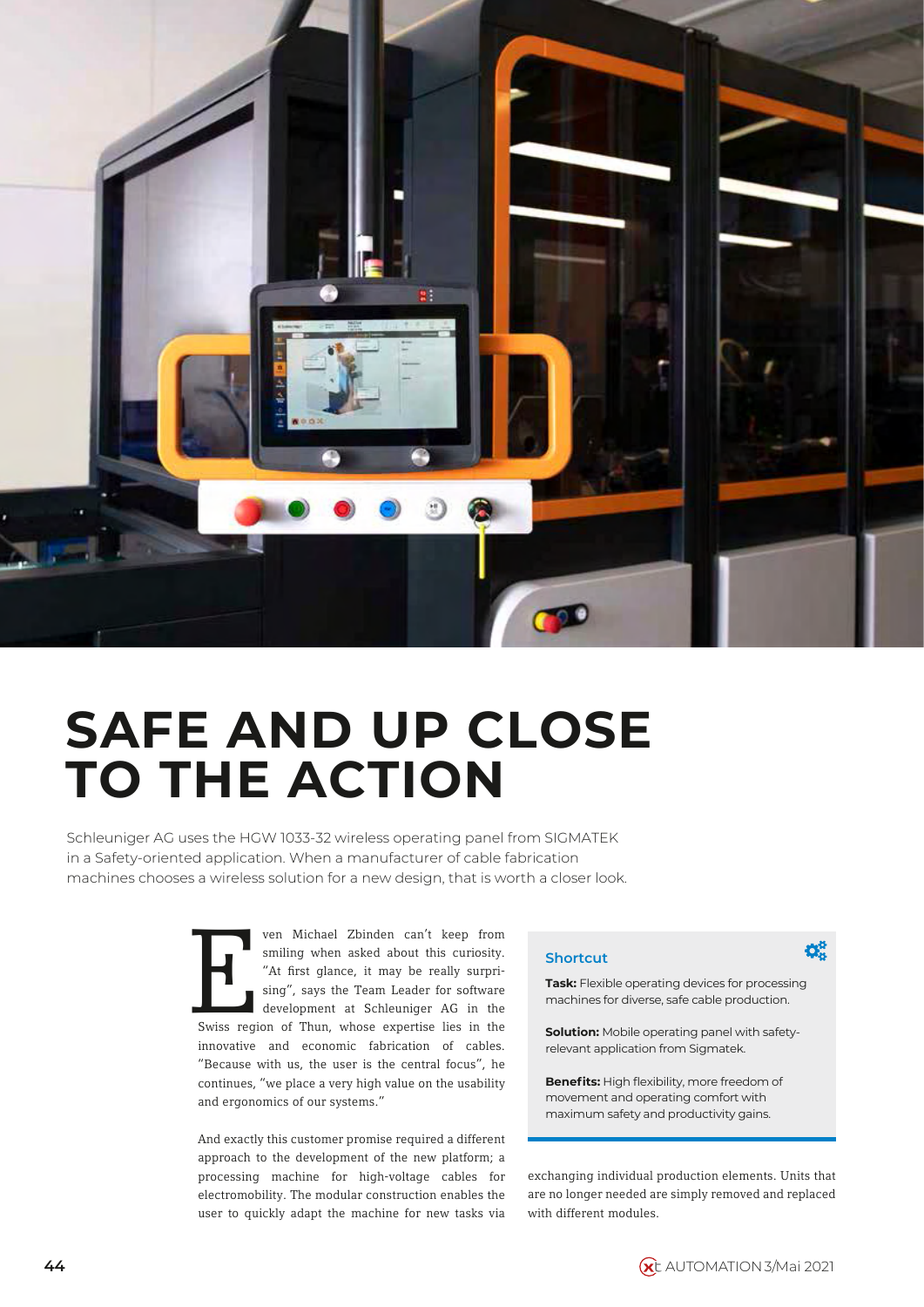

**The wireless Safety panel** allows the machine setter to work very close to the machine and still be safe.

### **Flexible with Wireless HMI**

Since the machine, developed from the ground up, processes pure as well as prefabricated cables, its length varies depending on the production depth. "As a result, it quickly became clear that another mobile operating device was needed in addition to the main device installed," says Michael Zbinden. The operator can have this with him at all times during production to read current data or while changing tools, enter the required parameters any time at the respective site. "Both tasks require close proximity to the action, since the machine setter must acknowledge individual process steps with a key press", explains the software team leader.

This confirmation would of course also be possible with a cable-connected panel, so why use a wireless one? Since depending on the production level, >>

### **HGW 1033 Wireless Operating Panel**

The wireless technology of the HGW 1033 not only eliminates long HMI cables as trip hazard, but is also future-proof via OPC-UA communication. Guided magnetic mounting points allow easy removal or mounting onto the BWH 001 base station, which serves as a gateway with docking and charging function. As soon as the operator mounts the HGW 1033 onto the base station, the charging process starts automatically. The wireless operating time is up to two hours The high-resolution 10.1-inch multi-touch display screen (800 x 1200 pixels) makes operation intuitive, while the three encoders drastically simplifies the setup of machines, robots and systems. In the TÜV-certified 1033-32 model, an active illuminating emergency stop confirmation switch and key switch in the gripper unit ensure the required safety of the machine operator in an industrial environment. To ensure the quality of the wireless transmission directly in the machine environment and with Safety functions, signals are sent on two frequencies (2.4 and 5 GHz) over separate antennas.

## A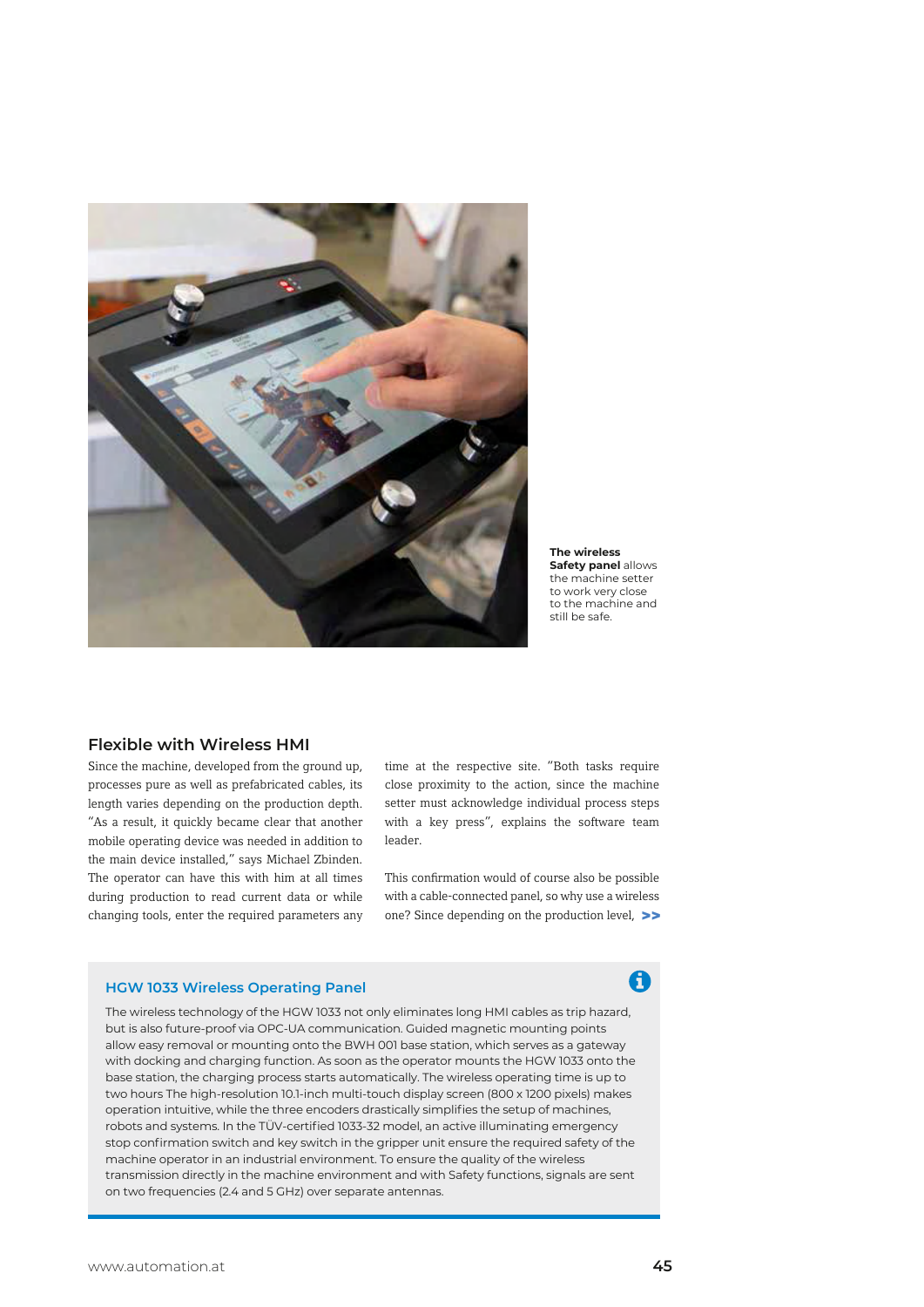

the machine can be extremely long, it would need an appropriately long cable. However, says Michael Zbinden, this is a dangerous tripping hazard and when it gets caught somewhere, can be damaged. But using short cable would require the installation of multiple connector sockets, which for those responsible, was not a real alternative. "Each reconnection would have activated the emergency stop and required a machine reset", explains the expert: "With the wireless version, all these problems are easily solved. The mobile WLAN panel from Sigmatek provides the operator with a high degree of flexibility and more freedom of movement. In combination with the three rotary encoders and the integrated safety functions, this is an optimal addition to our system."

### **Safety Level up to SIL 3/PL e**

For safety applications cable-connected solutions are actually the first choice, particularly for the cable-break detection. Nevertheless, the Safety concept of Sigmatek's HGW panels convinced Schleuniger AG right away. This builds an exclusive point-to-point connection via the Black Channel Principle, whereby a safety protocol between the safety application and communications layer is integrated. This not only ensures targeted safety level up to SIL 3/PL e, but it also detects transmission errors and corrects them or triggers an error reaction. However, integrating the HGW 1033 required some creativity. For safety reasons, the device has a Linux-based operating >>

**left** When the operator mounts the **HGW 1033** onto the base station, the charging process starts automatically.

**right The processing options** of the high voltage cables are extremely diverse.



With the wireless panel from Sigmatek, we have solved all problems

**Michael Zbinden, Team Leader Software Development Schleuniger AG**